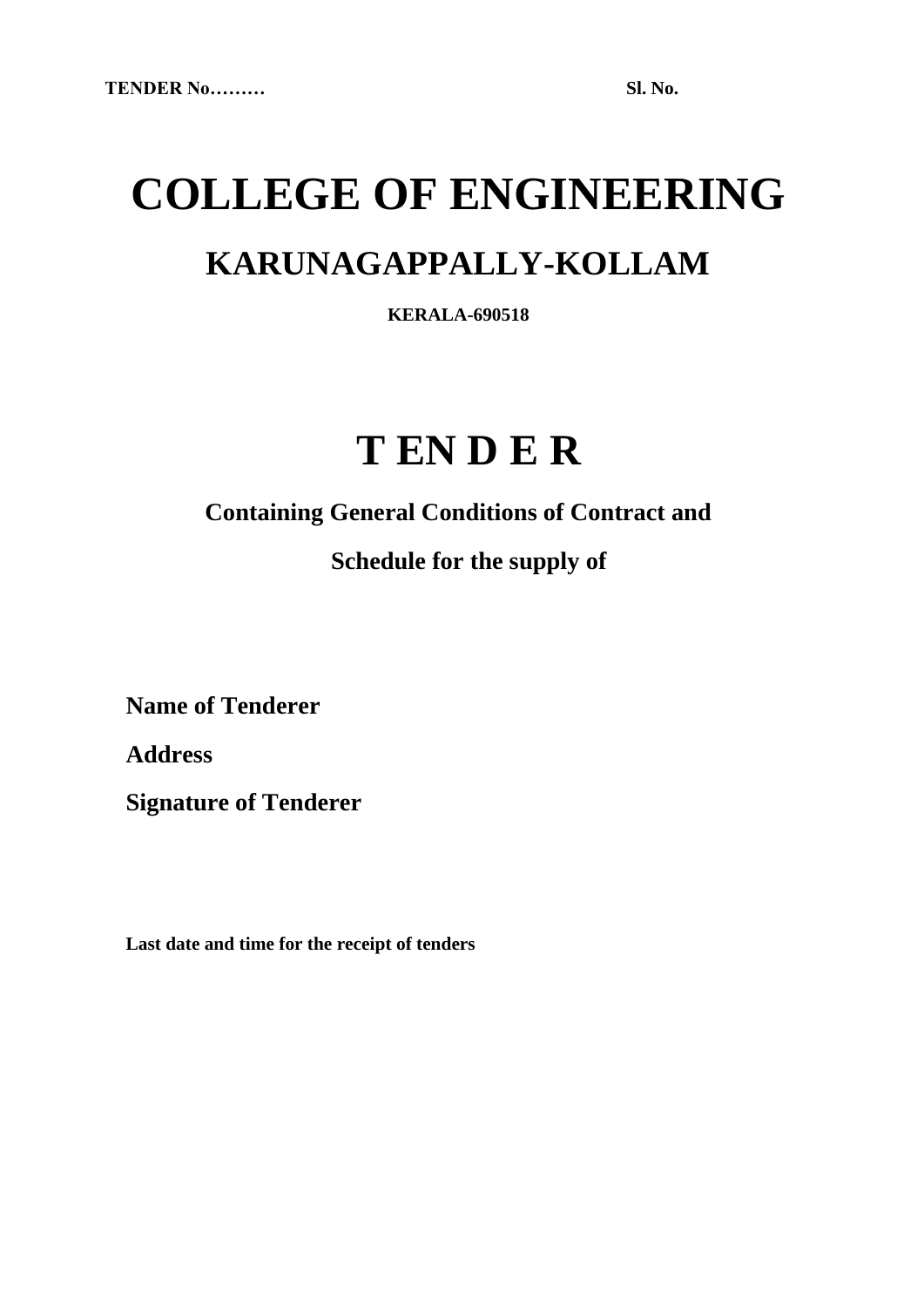#### **FORM OF TENDER**

Sir,

I/we hereby tender to supply, under the annexed general conditions of contract, the whole of the articles referred to and described in the attached specification and schedule, or any portion thereof, as may be decided by the Principal, College of Engineering Karunagappally, Kollam Dist at the rates quoted against each item. The articles will be delivered within the time and at the places specified in the schedule.

I/We/am/are remitting/have separately remitted amount of Rs...................................................

.................................................................as earnest money.

Yours faithfully

(Signature)............................................. (Address) ................................................ ................................................. .....................................................

Date.....................................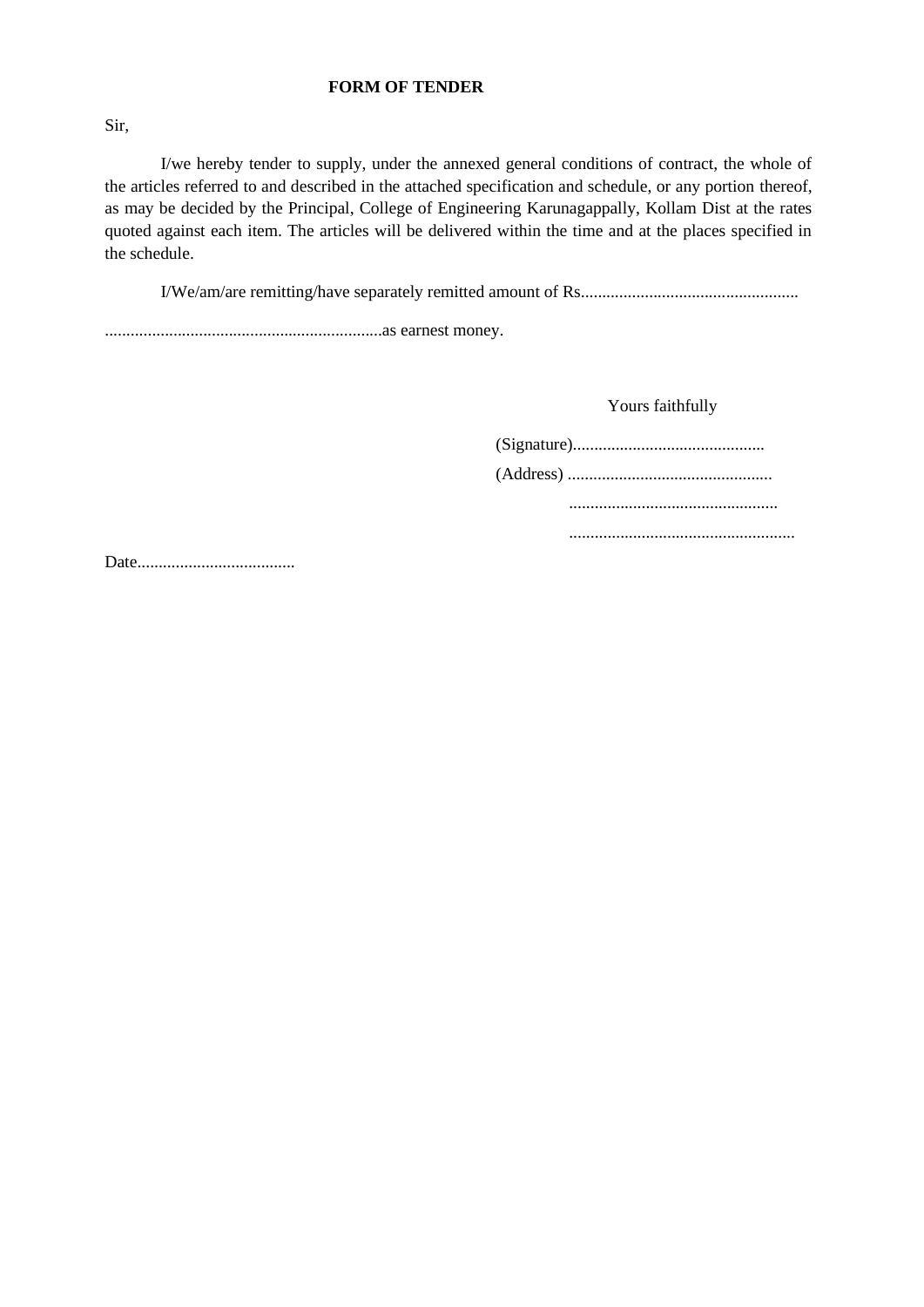Sealed tenders are invited for the supply of the materials a specified in the schedule below.

1. The tenders should be address to the officer mentioned below in a sealed cover with the tender number and the name shown below duly superscripted on the cover

2. The tenders should be in the prescribed form which can be obtained from the officer mentioned below on payment of the price which is also noted below. Duplicate copies of tender forms will also be issued at the rate specified below. The cost of tender forms once paid will not be refunded. Tenders which are not in the prescribed form are liable to be rejected. The rates quoted should be only in Indian currency, tenders in any other currency are liable to rejection.

3. Intending tenders should send their tenders so as to reach the officer mentioned below. on due date and time(noted below). No tender received after the specified date and time will be accepted on any account. The rate will be considered firm for acceptance till the date mentioned below. Tenders with price variation are liable to be rejected.

4. Every tender should send along with his tender, an earnest money of one per cent of the total cost of the articles tender for (rounded to the nearest rupee) subject to a minimum of Rs.30. The amount may be paid by demand draft (crossed) on the Karunagappally branch of State Bank of India drawn in favour of the officer mentioned below. The earnest money of the unsuccessful tenders are settled; but that of the successful tenders will be adjusted towards the security that will have to be deposited for the satisfactory fulfilment of the contract. No interest will be paid for the earnest money deposited

5. The tenders will be opened on the appointed day and time in the officer of the Principal in the presence of such of those tenders or their nominees who may be present at that time.

6. If any tenders withdraw his tender before the expiry of the period fixed for keeping the rates firm for acceptance, the earnest money, if any, deposited by him will be forfeited to the Institution or such action, taken against him as the Principal thinks fit.

7. Tenders shall invariably specified in their tender the delivery conditions including the time required for the supply of articles tendered for.

8. (a) The tenders shall clearly specify whether the articles offered bear Indian Standards Institution Certification Mark or not. In such cases, they shall produce copies of certification mark along with their tender in support of it.

(b) The tenders shall clearly specify whether the goods are offered from indigenous sources, from imported stocks in India or from foreign sources to be imported under a licence. The Principal reserves the right to reject offers for import goods if the import trade control policy in force at the time of award of the contract prohibits or restricts such imports

9 The final acceptance of the tenders rests entirely with the Principal who does not bind himself to accept the lowest or any tender. But the tenders on their part should be prepared to carry out such portion of the supplies included in their tenders as may be allotted to them.

10. Nevertheless, the successful tenders shall also execute an agreement for the due fulfilment of the contract within the period to be specified in the letter of acceptance. The contractor shall have to pay all stamp duty, lawyers' charges and other expenses incidental to the execution of the agreement. Failure to execute the agreement within the period specified will entail the penalties set out in para 12 below.

11.(a) the successful tenderer shall, before signing the agreement and within the period specified in the letter of acceptance of the tender, deposit a sum equivalent to 5 percent of the value of the contract as security for the satisfactory fulfilment of the contract less the amount of money deposited by him along with his tender. The amount of security may be deposited in the manner prescribed in clause 4 supra. If the successful tenderer fails to deposit the security and execute the agreement as stated above, the earnest money deposited by him will be forfeited to the Institution and the contract arranged elsewhere at the defaulter's risk and any loss incurred by the Institution account of the purchase will be recovered from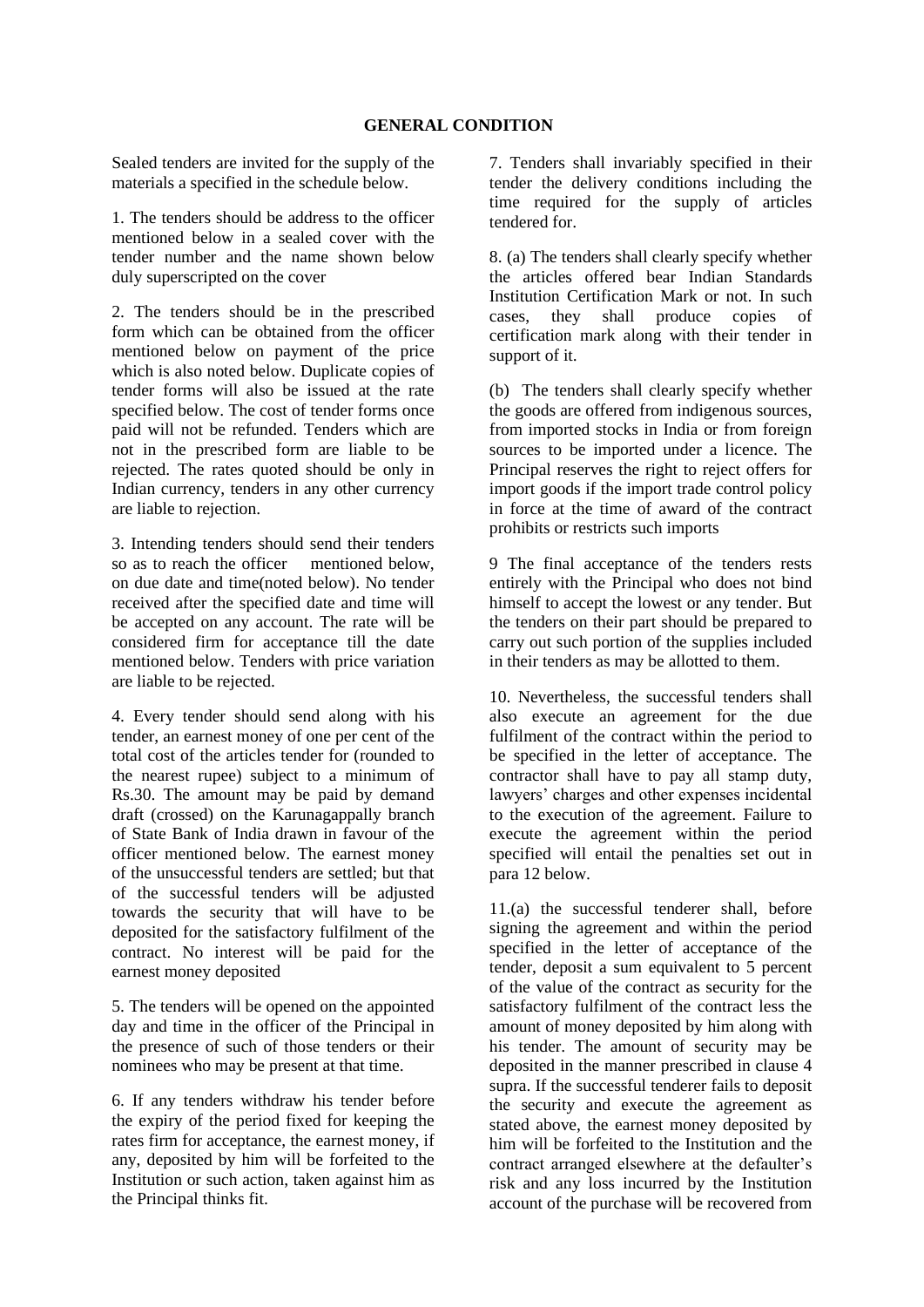the defaulter who will, however, not entitled to any gain accruing thereby

(b) In cases where a successful tenderer ,after having made partial supplies fails to fulfil the contracts in full, all or any of the materials not supplied may at the discretions of the Purchasing Officer, be purchased by means of another tender quotation or by negotiation from the next higher tenderer who had offered from the next higher tenderer who had offered to supply already and the loss, if any, caused to the Institution shall thereby together with such sums as may be fixed by the Institution towards damages be recovered from the defaulting tenderer.

12. The security deposit shall subject to the conditions specified herein, be returned to the contractor within three-months after the expiration of the contract, but in the event of any dispute arising between the Principal and the Contractor, the Principal shall be entitled to deduct out of the deposits of the balance threof , until such dispute is determined the amount of such damages, costs, charges and expenses as may be claimed. The same may also be deducted from any other sum which may be due at anytime from the Institution to the contractor. In all cases where there are guarantee for the goods supplied the security deposit will be released only after the expire of the guarantee period.

13. M1 payment to the contract will be made by the purchasing officer in due course by cheque only an any schedule bank at Karunagappally decided by the Principal.

14. Payment will be made only after the supplies are completed by the contractor and taken to stock of the College of Engineering Karunagappally, Kollam after due verification. No part Payment will be made

15. (a) In case the contractor fails to supply and deliver any of the said articles and things within the time provided for delivery of the same, or in case the contractor commits any breach of any of the covenants, stipulations and , agreements herein contained, and in his part to be observed and performed then and any in such case , it shall be lawful for the Principal (if he thinks fit to do so) to arrange for the purchase of the said articles and things from elsewhere or on behalf of the Principal,

College of Engineering by an order in writing under the hand of the purchasing officer put an end , to this contract al-id in case the Principal, College of Engineering shall have incurred , sustained or been put to any, costs, damages, or expenses by reason of such purchase or by reason of this contract having been so put an end to or in case any difference in price, compensation,loss,costs,damages,expenses or other money shall then or any time during the continuance of this contract by payable by the contract to College of Engineering under any by virtue of this contract, it shall be lawful for the Principal, College of Engineering Karunagappally from and moneys for the time being payable or owing to the contractor from the Principal under or by virtue this contract or otherwise to pay and reimburse the Principal all such costs, damages and expenses they may have sustained , incurred or been put to by reason of the purchase made elsewhere or by reason of this contract having been so put an end to as aforesaid and also all such difference in price, compensation, loss, costs, damages, expenses and other moneys and shall for the time being be payable by the contractor aforesaid.

(b.) In case any difference or dispute arises in connection with the contract, all legal proceedings relating to the matter shall be instituted in the Court within whose jurisdiction the purchasing officer voluntarily resides.

16. (a) No representation for enhancement of rates once accepted will be considered.

(b) In the case of imported goods, when the price accepted is the ex-site price quoted by the tenderer, the benefit of any reduction in the c.i.f, price should inform to the Principal

17. Tenders should be prepared to accept orders subject to the penalty clause for forfeiture of security in the event of default in supplies or failure to supply within the stipulated period

18. Telegraph quotations will not be considered unless they give details of price and are immediately followed by confirmation with full relevant details posted before the due date of the tender.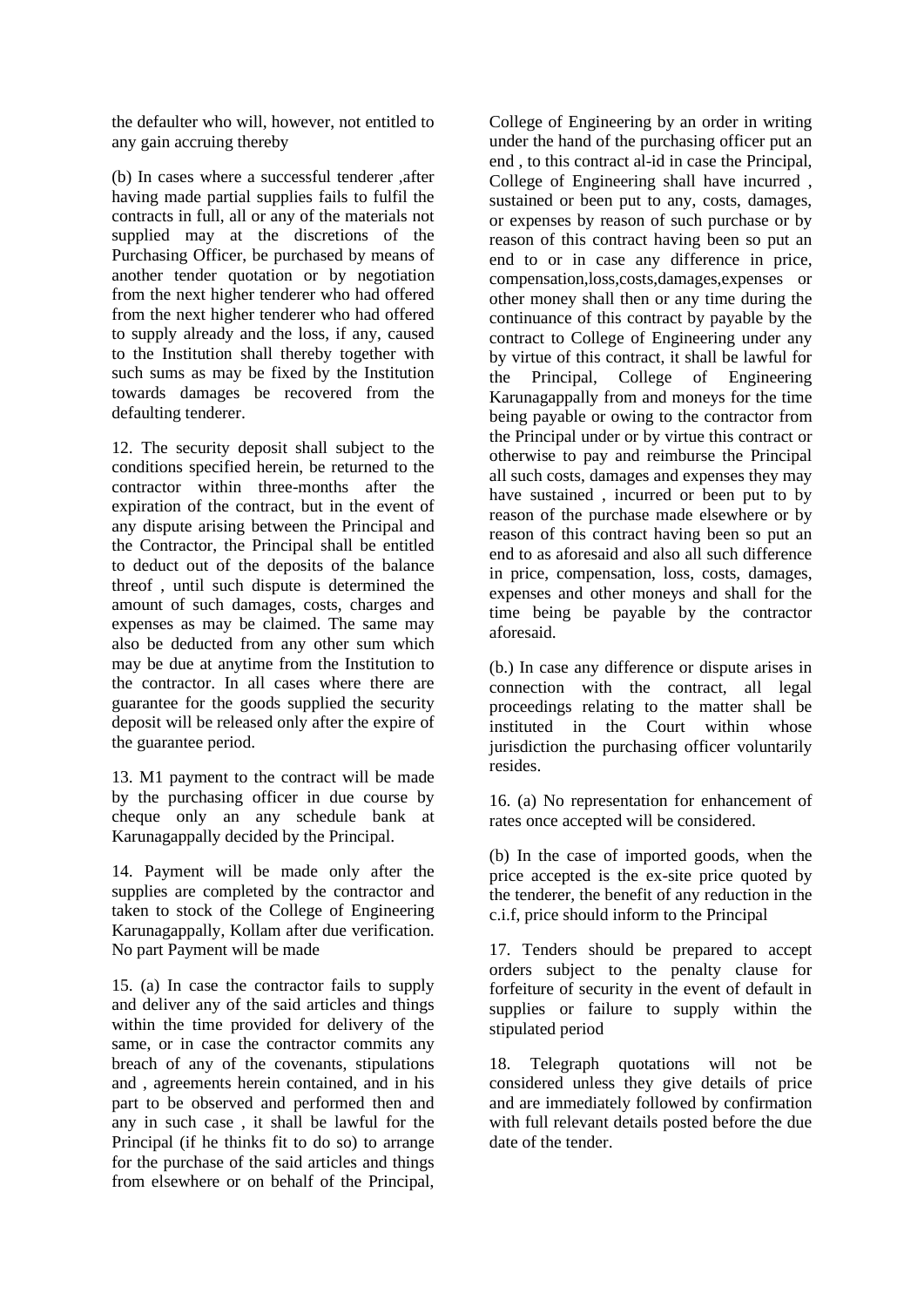19.(a) The prices quoted should be inclusive of all taxes, duties, cesses, etc...Which are or may become payable by the contractor under existing or future laws or rules of the country of origin/supply or delivery during the course of execution of the contract.

(b) In case payment of customs/excise duty is to be made by the Purchasing Officer, the Purchasing Officer will pay the duty on the " unloaded invoice price" only in the first instance any difference being paid when the tendere produces the final assessment orders later

20. Special conditions, if any, of the tenderers attached with the tender will not be applicable to the contract unless they are expressly accepted in writing by the purchaser

21. The tenderer should send along with his tender an agreement executed and signed on Kerala Sm. Paper worth Rs.200/- specimen form of agreement is annexure to this tender, Tenders without the agreement on stamped paper will be rejected outright.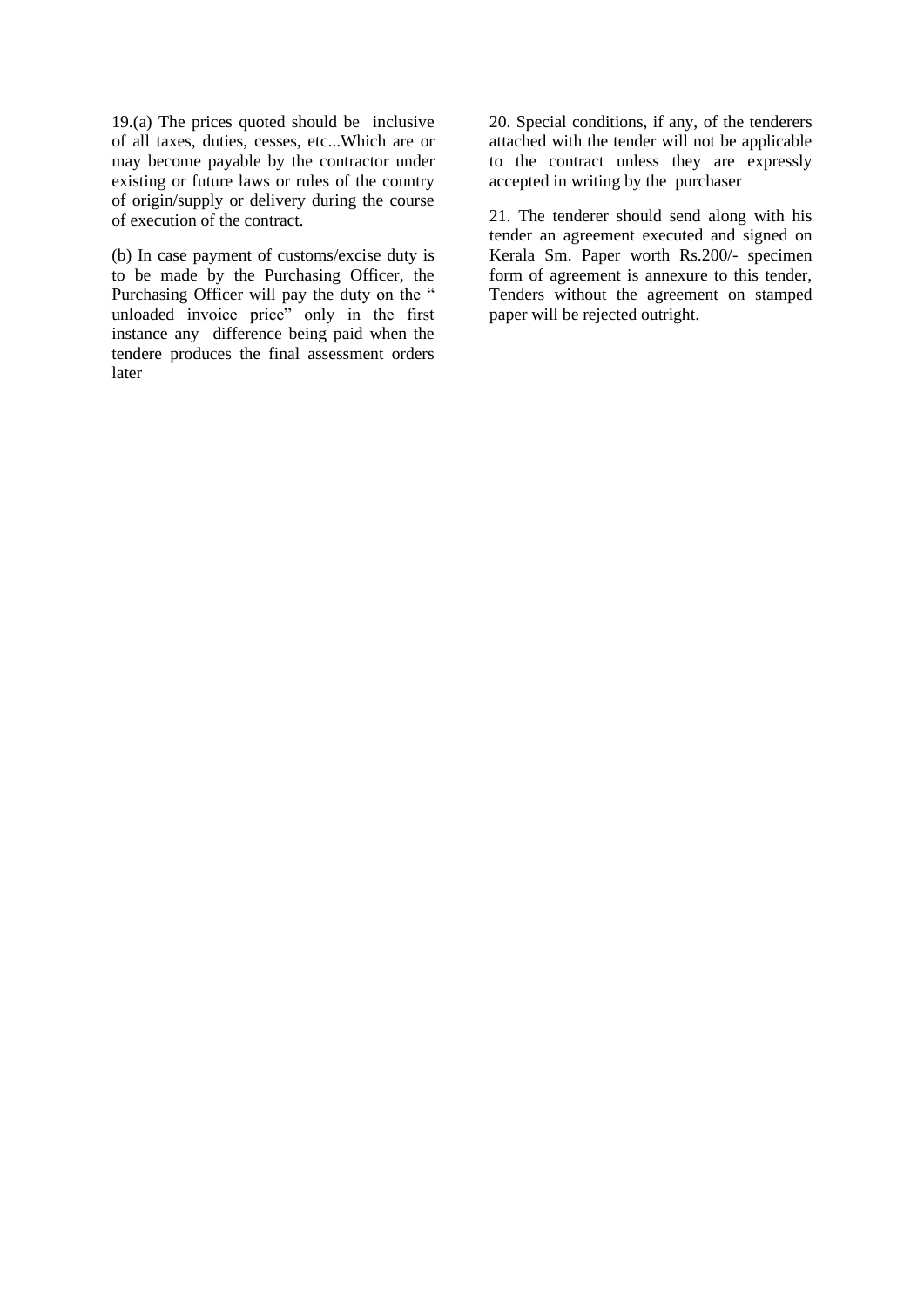| Due date and time for receipt of tender            |                                                                                        |  |  |  |
|----------------------------------------------------|----------------------------------------------------------------------------------------|--|--|--|
| Date and Time for opening of tender                |                                                                                        |  |  |  |
| Date up to which the rates are to be firm          |                                                                                        |  |  |  |
| Price of tender from                               |                                                                                        |  |  |  |
| Price of duplicate copy                            |                                                                                        |  |  |  |
| Address of Officer from whom tender forms are      |                                                                                        |  |  |  |
| To be obtained and to whom tenders are to be sent: | Principal,                                                                             |  |  |  |
|                                                    | College of Engineering Karunagappally,<br>Thodiyoor P O, Kollam,<br>KERALA, PIN-690518 |  |  |  |
| Name of Office                                     | Do                                                                                     |  |  |  |
| Name & designation of the Purchasing Officer       | Do                                                                                     |  |  |  |
| <b>SCHDULE OF MATERIALS</b>                        |                                                                                        |  |  |  |

| S1  | Specification Quality Unit Rate Amount |  | CGST | SGST | Total |  |
|-----|----------------------------------------|--|------|------|-------|--|
| No. |                                        |  |      |      |       |  |

Separately attached

| Whether samples essentials : If Required                    | If required                                 |
|-------------------------------------------------------------|---------------------------------------------|
| Period within which goods should be delivered               |                                             |
| Rates should be quoted for delivery<br>supply order         | : Immediately after the receipt of the      |
| FOR College of Engineering, Karunagappally, Kollam          |                                             |
|                                                             |                                             |
| Other special conditions<br>the<br>stores in good condition | : Payment will be effected after receipt of |